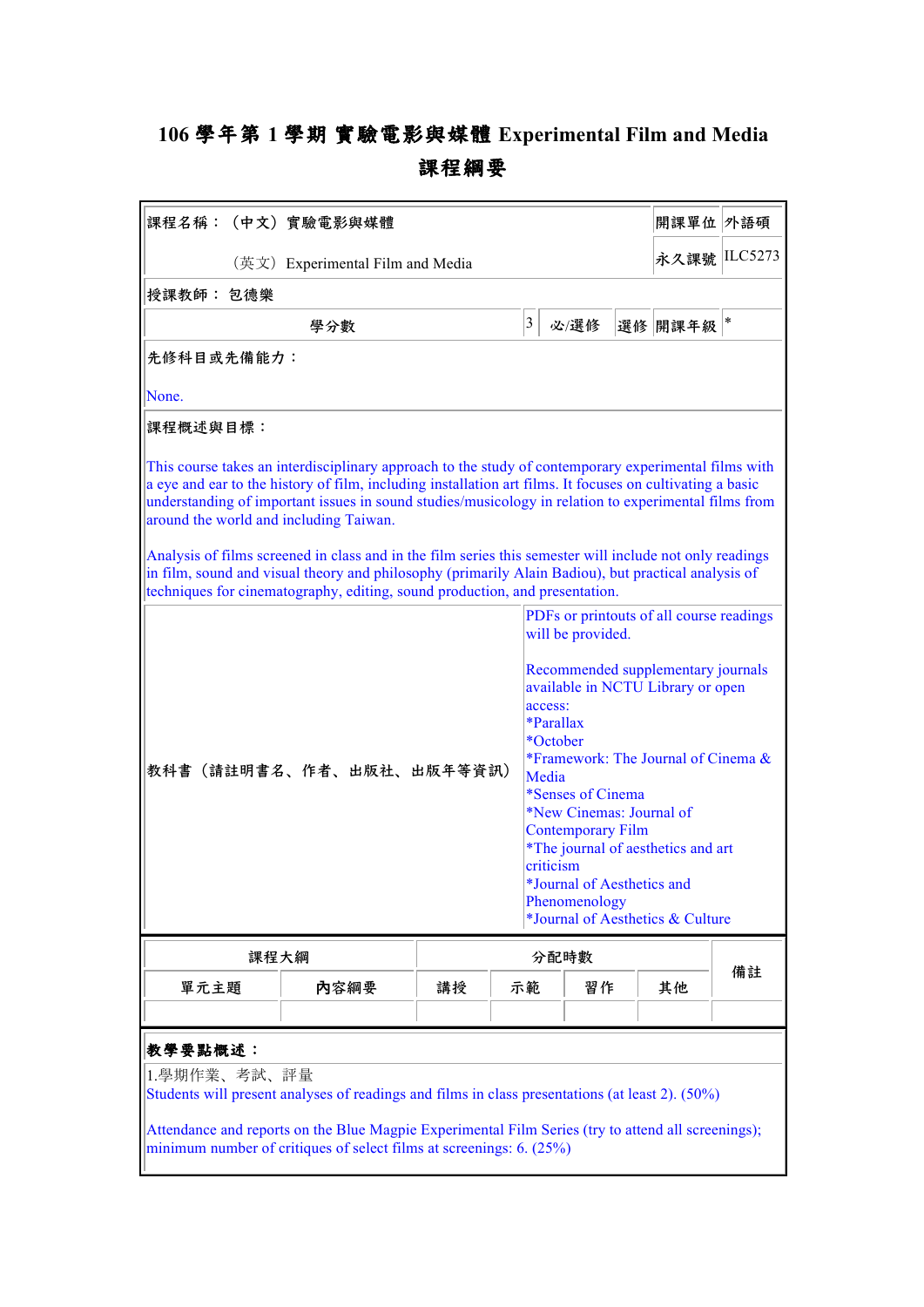Final research or creative project. (25%)

Attendance is handled separately: 2 points are subtracted from the final grade for each absence (counted as being more than 10 minutes late to class).

2.教學方法及教學相關配合事項(如助教、網站或圖書及資料庫等) Discussion of day's reading(s) (presented by a student in seminar format)

Preview/discussion of short experimental films.

|                |         | 排定時間                                                                                                                                                                                                             | 地點            | 連絡方式                             |  |  |  |
|----------------|---------|------------------------------------------------------------------------------------------------------------------------------------------------------------------------------------------------------------------|---------------|----------------------------------|--|--|--|
| 師生晤談           |         | Between 1pm and 3pm on Wednesdays and by<br>appointment.                                                                                                                                                         | HSS-<br>3:415 | interpoetics@gmail.com<br>x58115 |  |  |  |
|                | 每週進度表   |                                                                                                                                                                                                                  |               |                                  |  |  |  |
|                | 週次 上課日期 | 課程進度、內容、主題                                                                                                                                                                                                       |               |                                  |  |  |  |
|                |         | Introduction to course                                                                                                                                                                                           |               |                                  |  |  |  |
|                |         | Blue Magpie Experimental Film Series/Taiwan films in relation to syllabus                                                                                                                                        |               |                                  |  |  |  |
| 1              | 9/12    | Preview: Taiwanese Installation artist Huang Zan Lun 黃贊倫                                                                                                                                                         |               |                                  |  |  |  |
|                |         | Excerpts: Rebel Ready-made (documentary on Duchamp)                                                                                                                                                              |               |                                  |  |  |  |
|                |         | Discuss: "Image Con Text" (handout).                                                                                                                                                                             |               |                                  |  |  |  |
|                |         | Beckett on Film (in relation to Modernism)                                                                                                                                                                       |               |                                  |  |  |  |
| $\overline{2}$ | 9/19    | Preview excerpts from Beckett's short theatrical pieces rendered in experimental<br>film (with professional actors): Come and Go, Play, Not I, That Time, and Quad                                               |               |                                  |  |  |  |
|                |         | Reading: Gibson, Andrew. Beckett and Badiou: The pathos of intermittency. Oxford<br>New York: Oxford University Press, 2006, pp. 233-53.                                                                         |               |                                  |  |  |  |
|                |         | Alain Badiou and experimental cinema: indexing gradations of what counts                                                                                                                                         |               |                                  |  |  |  |
| $\overline{3}$ | 9/26    | Reading: Alain Badiou, "On Cinema as Democratic Emblem" and "Considerations<br>of the Current State of Cinema and on the Ways of Thinking This State without<br>Having to Conclude That Cinema Is Dead or Dying" |               |                                  |  |  |  |
| 4              | 10/3    | <b>Conceptual Art</b><br>Compare Vito Acconci, Open Book (1974) with versions of Beckett's Not I<br>(https://vimeo.com/28755467).<br>Preview selections from Blue Magpie                                         |               |                                  |  |  |  |
|                |         | Reading: Terry Atkinson, "Concerning the Article 'The Dematerialization of Art"<br>and short works/interviews by Yvonne Rainier, Hanne Darboven, and Georges<br><b>Boudaille</b>                                 |               |                                  |  |  |  |
| 5              | 10/10   | Holiday                                                                                                                                                                                                          |               |                                  |  |  |  |
|                | 10/17   | Sound/Music/Duration in Experimental Film                                                                                                                                                                        |               |                                  |  |  |  |
| 6              |         | Preview selections from Blue Magpie                                                                                                                                                                              |               |                                  |  |  |  |
|                |         | Reading: Gérard Grisey, "Tempus ex Machina: A composer's reflections on musical<br>time"                                                                                                                         |               |                                  |  |  |  |
| 7              | 10/24   | Subverting Canonical Themes: Lot in Sodom (USA 1933) and King James Version<br>Genesis Chapter Nineteen (Germany 2015)                                                                                           |               |                                  |  |  |  |
|                |         | Readings:                                                                                                                                                                                                        |               |                                  |  |  |  |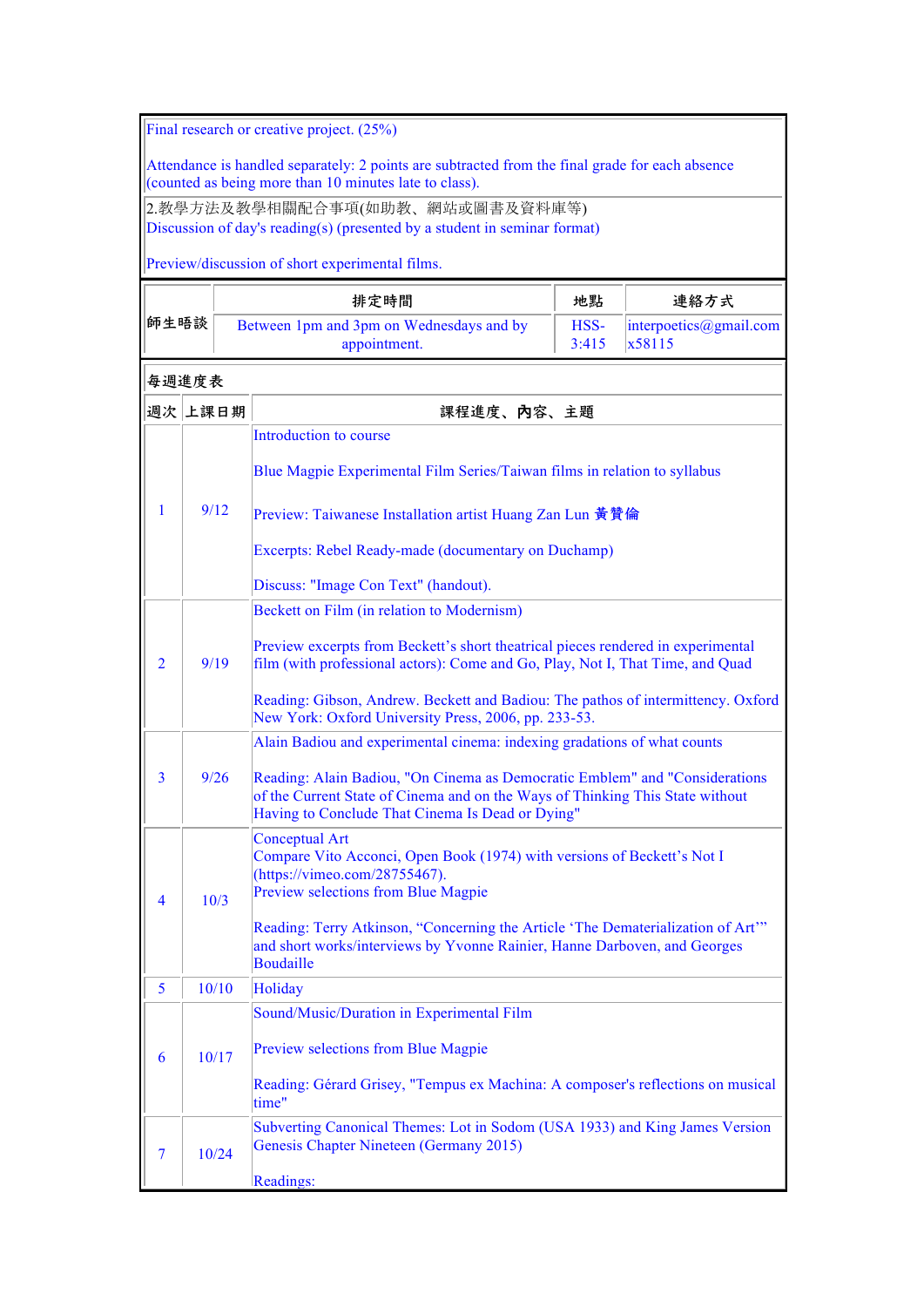|    |       | Michel Chion, "The Three Listening Modes"                                                                                                                                       |
|----|-------|---------------------------------------------------------------------------------------------------------------------------------------------------------------------------------|
|    |       | James Sibley Watson, Jr. "The Films of J. S. Watson, Jr., and Melville Webber:<br>Some Retrospective Views (I)"                                                                 |
|    |       | Jan-Christopher Horak, "A neglected genre: James Sibley Watson's avant-garde<br>industrial films"                                                                               |
|    |       | <b>Experimental Animation</b>                                                                                                                                                   |
|    |       | Preview selections from Blue Magpie                                                                                                                                             |
| 8  | 10/31 | Reading: Lilly Husbands, "Animated Alien Phenomenology in David Theobald's<br>Experimental Animations" (Object-oriented ontology [OOO] applied to<br>experimental film studies) |
|    |       | Conceptual Art and Process (situation AI and algorithms in artistic configurations<br>and productions)                                                                          |
| 9  | 11/7  | Preview selections from Blue Magpie                                                                                                                                             |
|    |       | Readings:<br>Daniel Marzona and Uta Grosenick, "ideas, systems, processes," the introduction to<br>Conceptual Art (2005)                                                        |
|    |       | Jeffrey Shaw, "New-media art and the renewal of the cinematic imaginary"                                                                                                        |
| 10 | 11/14 | Reading week (no class)                                                                                                                                                         |
|    |       | Hyperrealism in experimental film                                                                                                                                               |
| 11 | 11/21 | Preview single-channel version of multi-channel installation: Bruno Martelli and<br>Ruth Gibson, 'We Are Here And We Are EveryWhere At Once' (NZ/UK 2017)                       |
|    |       | Reading: Lippit, Akira M. Ex-cinema: from a theory of experimental film and video<br>(2012), Chapter 2.                                                                         |
|    |       | Eco themed experimental short films                                                                                                                                             |
| 12 | 11/28 | Reading: Daniel Falb, "Epistemologies of Art in the Anthropocene" (2015)                                                                                                        |
|    |       | Body/Place/Love<br>Preview selections from Blue Magpie                                                                                                                          |
| 13 | 12/5  | Reading: M. Beugnet, "Encoding loss: Corporeality and (im)materiality in the age of<br>the digital" (2012)                                                                      |
|    |       | <b>Creative Montage/Video/Investigations</b>                                                                                                                                    |
|    |       | Preview selections from Blue Magpie                                                                                                                                             |
| 14 | 12/12 | Reading:<br>Federico Windhausen, "Assimilating Video" (2011)                                                                                                                    |
|    |       |                                                                                                                                                                                 |
|    |       | The Body-Dance and Haptic Visuality                                                                                                                                             |
| 15 | 12/19 | Preview selections from Blue Magpie                                                                                                                                             |
|    |       | Reading: Laura U. Marks, "Video Haptics and Erotics" (2002)                                                                                                                     |